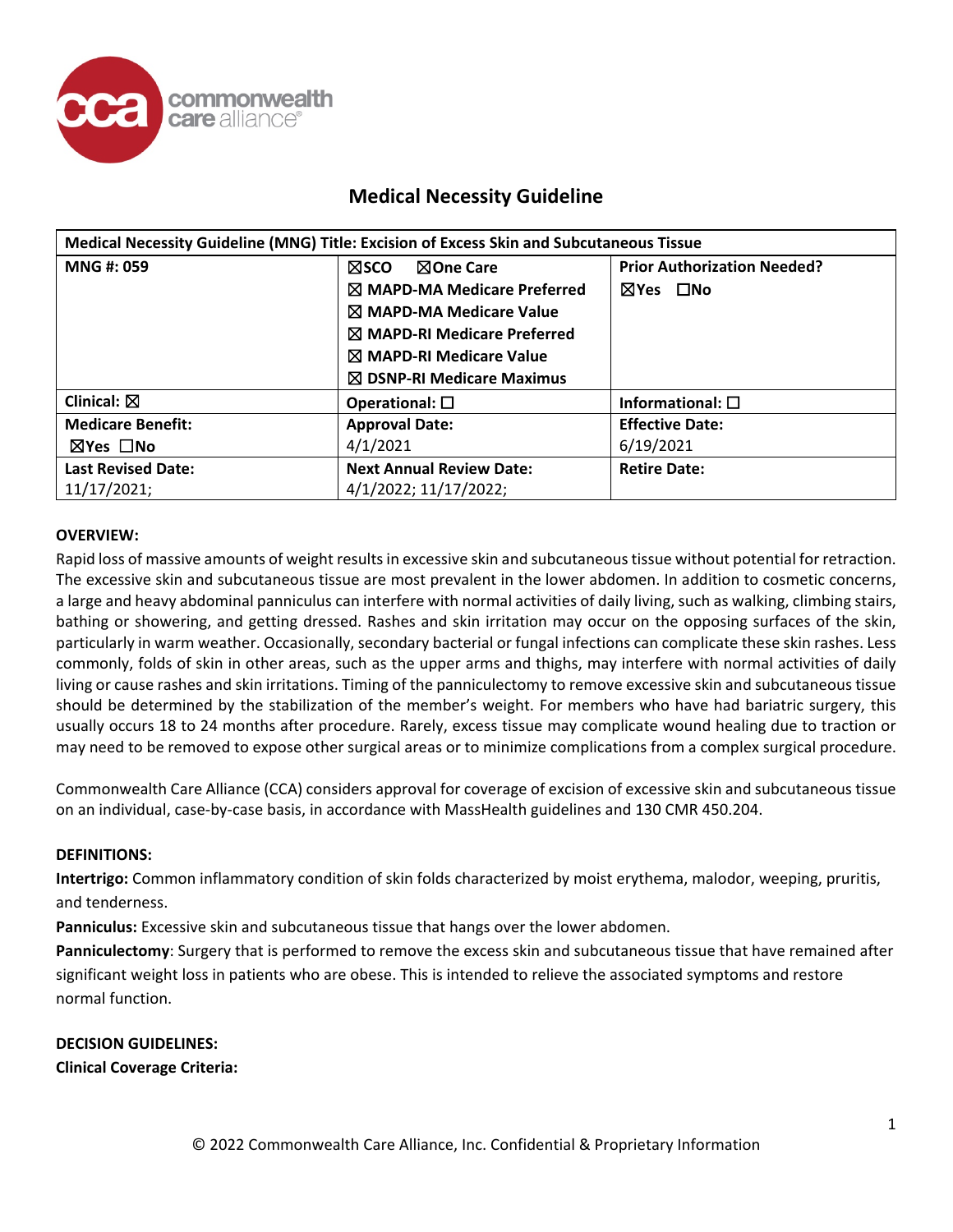

CCA bases its determination of medical necessity for excision of excessive skin and subcutaneous tissue on a combination of clinical data and the presence of indicators that would affect the relative risks and benefits of the procedure, including post-operative recovery. These criteria include all of the following:

- 1. The member has had significant weight loss following the treatment of morbid obesity.
	- a. A body mass index (BMI) less than 30 kg/m2 (from a pre-weight loss BMI ≥ 40 kg/m2 or ≥ 35 kg/m2 with at least one co-morbidity related to obesity, such as type 2 diabetes), or
	- b. The member has achieved at least a 100-pound weight loss, or
	- c. The member has achieved a 50% or greater excess body weight loss (%EBWL) or excess body mass index loss (%EBMIL) (See Appendix for formula for determining %EBWL and %EBMIL).
- 2. The member's weight has been stable for the preceding six months prior to the request.
	- a. Stable weight is defined as less than 3% weight change.
- 3. Standing photographs of the member clearly demonstrate excessive skin and subcutaneous tissue in the area being excised, and in the case of a request for panniculectomy, standing photographs (frontal and lateral) must clearly demonstrate that the panniculus covers the member's upper thigh crease (extends below the level of the pubis symphysis; American Society of Plastic Surgeons (ASPS) Grade II).
- 4. The excessive skin and subcutaneous tissue in the area being excised:
	- a. Significantly interferes with the performance (impaired physical function) of normal activities of daily living (ADL), such as walking, climbing stairs, bathing or showering, and getting dressed, or
	- b. Is causing recurrent (defined as ≥ 2 episodes over a 12-month period) skin or soft-tissue infections requiring medically supervised antibiotic or antifungal therapy, which has not been effective.
	- c. Is causing chronic intertrigo that consistently recurs or remains refractory to appropriate medical therapy (e.g. topical antifungals, corticosteroids, antibiotics) over a period of 3 months.
- 5. A comprehensive preoperative evaluation, including, but not limited to, obesity related comorbidities, such as diabetes and sleep apnea, and non-obesity related comorbidities, such as chronic obstructive pulmonary disease (COPD), nutritional status and psychosocial status has been conducted to identify the potential risks of the procedure.

Exception: In extraordinary circumstances panniculectomy may be performed to facilitate a complex surgical procedure such as hysterectomy and bilateral salpingoopphorectomy performed via laparotomy. (The above criteria 1 and 2 related to weight loss do not apply in this case).

# **LIMITATIONS/EXCLUSIONS:**

CCA does not consider excision of excessive skin and subcutaneous tissue to be medically necessary under certain circumstances. Examples of such circumstances include, but are not limited to, the following:

- 1. The member has difficulty in fitting clothes
- 2. When a panniculectomy is being performed at the same time as bariatric surgery
- 3. When a panniculectomy is being performed to prevent hernia occurrence or to prevent hernia recurrence in conjunction with a hernia repair, unless the member meets the criteria for panniculectomy stated in Section II. A. (1) to (5) of these Guidelines
- 4. When excision of excessive skin and subcutaneous tissue is being performed for cosmetic purposes, i.e., for the purpose of altering appearance, and is unrelated to physical disease or defect. Note: Only in rare circumstances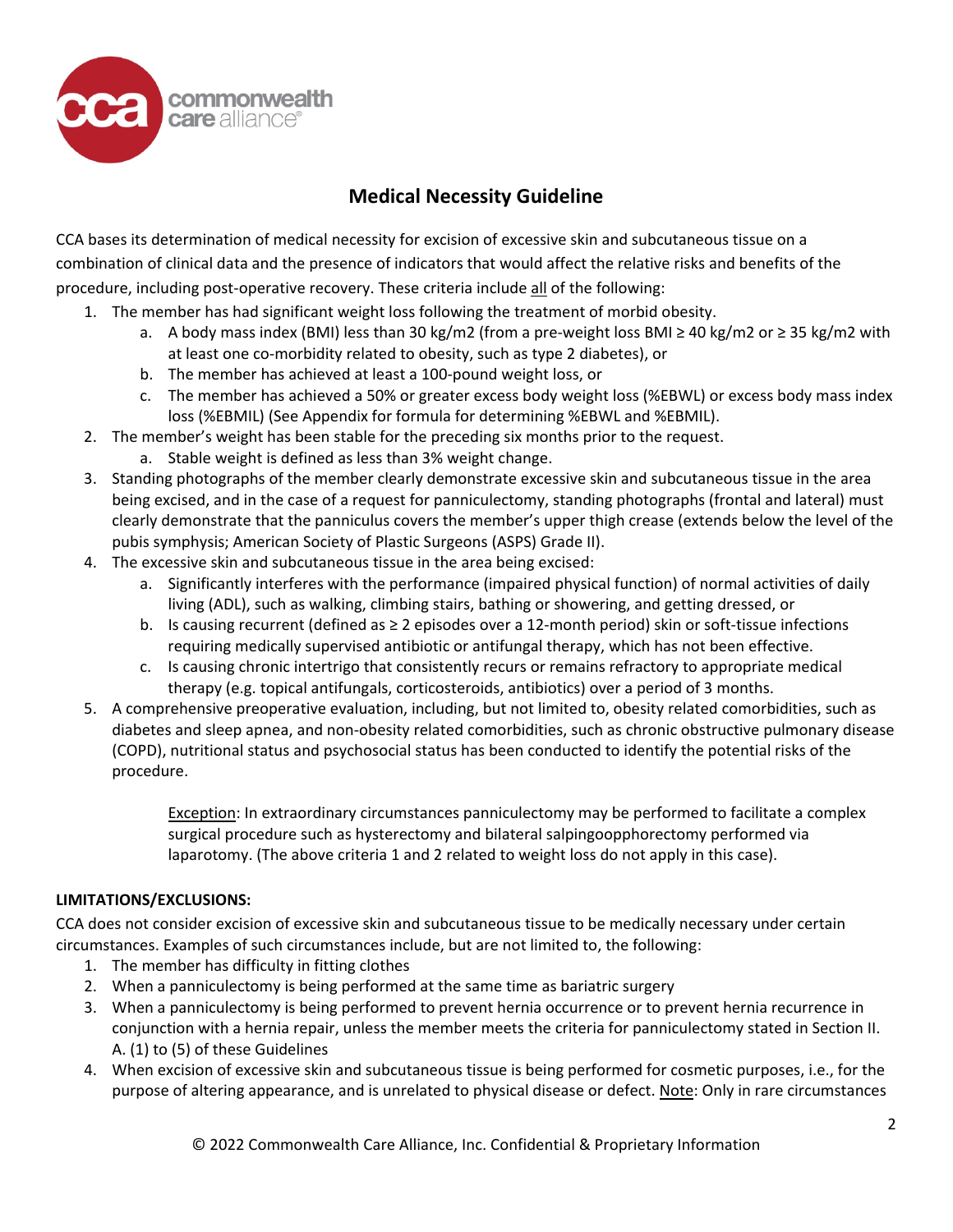

would excessive skin and subcutaneous tissue in the arms, thighs, or buttocks, etc. cause significant impaired physical function or recurrent skin or soft tissue infections. Typically, these procedures are performed to improve appearance and are therefore in nature.

### **AUTHORIZATION:**

### **Clinical Documentation Requirements**

Requests for prior authorization for excision of excessive skin and subcutaneous tissue, including but not limited to panniculectomy, thighplasty, and brachioplasty, must be accompanied by clinical documentation that supports medical necessity. The quality of documentation is a critical factor in determination of medical necessity. In the absence of documentation supporting medical necessity, these procedures will be considered cosmetic.

Documentation of medical necessity for each requested procedure must include the following (except for items 5 and 6 if the indication for tissue removal is not the result of massive weight loss):

- 1. The primary diagnosis name and current ICD-CM code pertinent to the clinical symptoms
- 2. The secondary diagnosis name and current ICD-CM code pertinent to comorbid condition(s)
- 3. The member's comprehensive medical and surgical history, and when massive weight loss is the result of bariatric surgery, documentation must include immediate and late complications of the surgery, and post-surgical recovery
- 4. A list of the member's current prescribed and over-the-counter medications
- 5. Documentation of massive weight loss as defined in Section II.A.1. A BMI table (such as the one available on the National Institutes of Health (NIH) website) or BMI calculator can be used to determine the member's pre-and post-weight loss BMIs:
	- a. NIH BMI Table: https://www.nhlbi.nih.gov/health/educational/lose\_wt/BMI/bmi\_tbl.htm
	- b. NIH BMI Calculator: https://www.nhlbi.nih.gov/health/educational/lose\_wt/BMI/bmicalc.htm
- 6. Documentation showing the member's weight has been stable for the preceding six months. Medical records documenting the member's weight over the preceding six months are required.
- 7. Medical records documenting impaired physical function (if applicable)
- 8. Medical records documenting the assessment and treatment of two or more episodes of skin or softtissue infection over a 12-month period (if applicable).

The following list(s) of codes is provided for reference purposes only and may not be all inclusive. Listing of a code in this guideline does not signify that the service described by the code is a covered or non-covered health service. Benefit coverage for health services is determined by the member specific benefit plan document and applicable laws that may require coverage for a specific service. The inclusion of a code does not imply any right to reimbursement or guarantee claim payment. This Medical Necessity Guideline is subject to all applicable Plan Policies and Guidelines, including requirements for prior authorization and other requirements in Provider's agreement with the Plan (including complying with Plan's Provider Manual specifications).

| <b>CPT Code</b> | Description                                                            |
|-----------------|------------------------------------------------------------------------|
| 15830           | Excision, Excess Skin and Subcutaneous Tissue; Abdomen, Infraumbilical |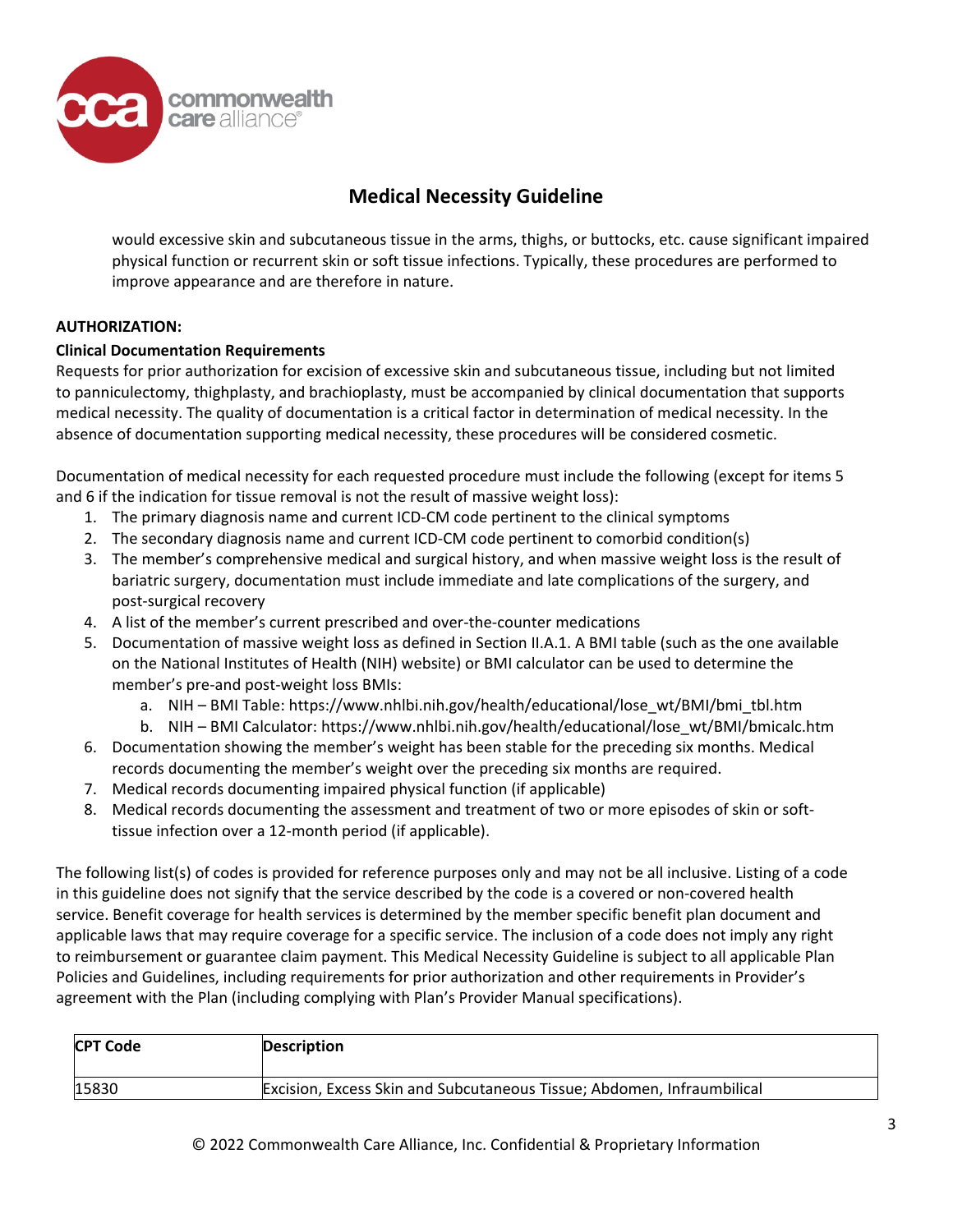

|       | Panniculectomy                                                                 |
|-------|--------------------------------------------------------------------------------|
| 15832 | Excision, Excess Skin and Subcutaneous Tissue (includes lipectomy); thigh      |
| 15836 | <b>Excision, Excess Skin and Subcutaneous Tissue (includes lipectomy); arm</b> |

### **REGULATORY NOTES:**

Medical Necessity Guidelines are published to provide a better understanding of the basis upon which coverage decisions are made. CCA makes coverage decisions on a case-by-case basis considering the individual member's health care needs. Pharmacy Medical Necessity Guidelines are developed for selected therapeutic classes or drugs found to be safe, but proven to be effective in a limited, defined population of patients or clinical circumstances. They include concise clinical coverage criteria based on current literature review, consultation with practicing physicians in the servicearea who are medical experts in the appropriate field, review of FDA and other government agency policies, and standards adopted by national accreditation organizations. The plan revises and updates Pharmacy Medical Necessity Guidelines annually, or more frequently if new evidence becomes available that suggests needed revisions. If at any time a CMS Local or National Coverage Determination (LCD or NCD) is published that conflicts with the criteria set forth herein, the NCD or LCD criteria shall supersede these criteria.

### **Disclaimer:**

This Medical Necessity Guideline is not a rigid rule. As with all of CCA's criteria, the fact that a member does not meet these criteria does not, in and of itself, indicate that no coverage can be issued for these services. Providers are advised, however, that if they request services for any member who they know does not meet our criteria, the request should be accompanied by clear and convincing documentation of medical necessity. The preferred type of documentation is the letter of medical necessity, indicating that a request should be covered either because there is supporting science indicating medical necessity (supporting literature (full text preferred) should be attached to the request), or describing the member's unique clinical circumstances, and describing why this service or supply will be more effective and/or less costly than another service which would otherwise be covered. Note that both supporting scientific evidence and a description of the member's unique clinical circumstances will generally be required.

### **RELATED REFERENCES:**

### Brodell, R. & Dolohanty, L. (2021). Intertrigo. Retrieved from

https://www.uptodate.com/contents/intertrigo?search=intertrigo&source=search\_result&selectedTitle=1~34&usage\_ty pe=default&display\_rank=1

Center for Medicare and Medicaid Services. (2021). Local coverage determination: Cosmetic and reconstructive surgery (L39051). Retrieved from https://www.cms.gov/medicare-coverage-database/view/lcd.aspx?lcdid=39051&ver=3&bc=0

Commonwealth of Massachusetts. (2017). Guidelines for medical necessity determination for excision of excessive skin and subcutaneous tissue. Retrieved from https://www.mass.gov/doc/guidelines-for-medical-necessity-determinationfor-excision-of-excessive-skin-and-subcutaneous/download